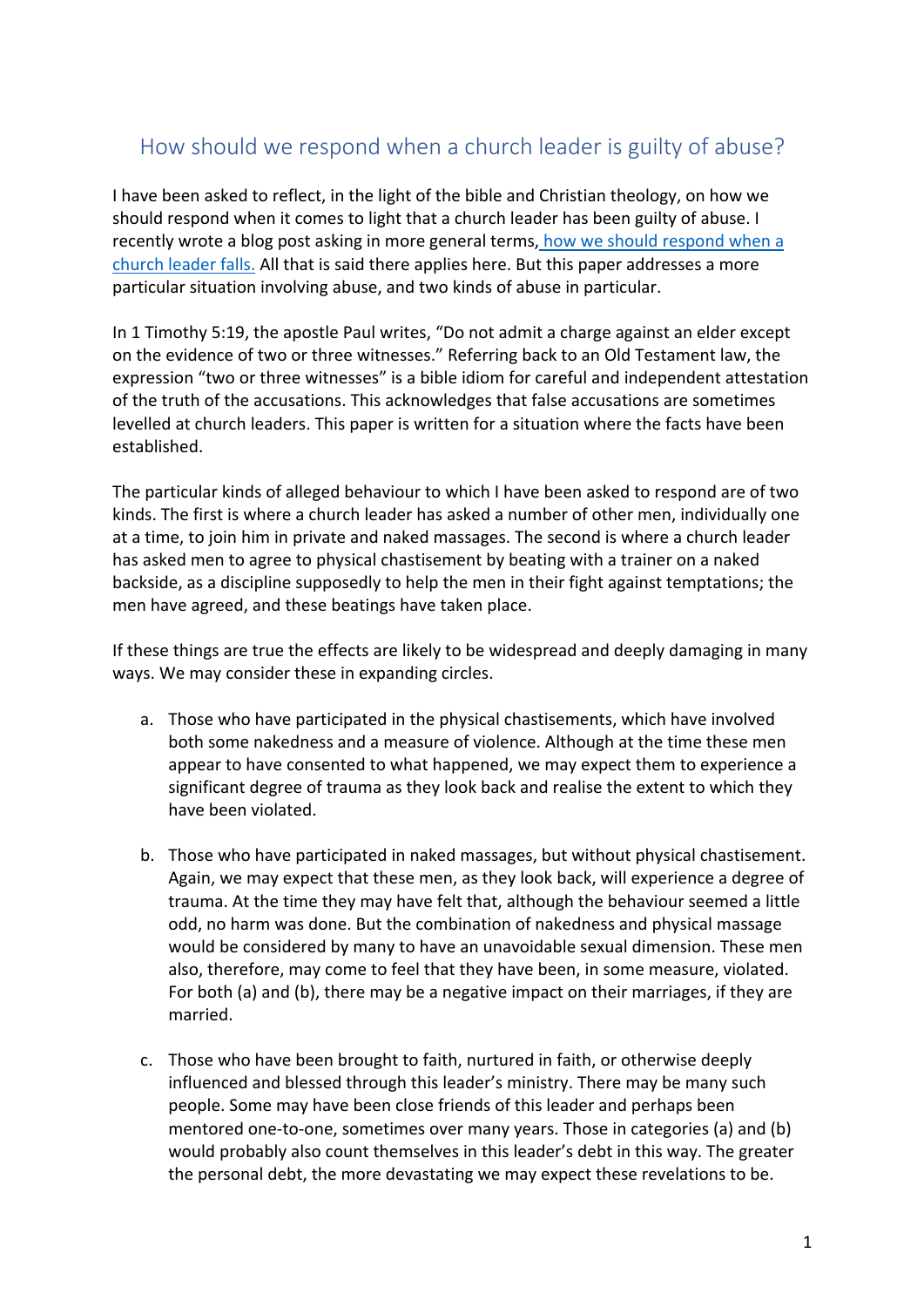d. A wider circle affected might consist of those who have, in a more general sense, looked up to this leader with respect and admiration, and especially those who have belonged to the church where he was the minister. Although the shock may be less intensely personal than for those in (c), it will still be significant.

There are two important responses not considered in this paper. The first, which may need longer and wider reflection, is to ask what lessons can be learned from this sad story, and to ask if there are distorted features in our church culture that may in some way have facilitated these behaviours. This is important but difficult and inevitably in some ways speculative.

The second is to ask what we can do to guard against any repetition of abuse in our churches. While recognising that no church can ever be completely safeguarded, we will want to put in place every possible good safeguarding practice. This too I have not attempted to cover in this paper.

My reflection is in four parts. First, I want to focus on the dangers to our own hearts in even engaging in this response. Second, I hope to open up as clearly as I can just why these alleged behaviours are utterly wrong. Then I shall try to help us come to terms with the disorientation and even disillusion that may result from these disclosures. Finally I seek to point forwards in terms of our corporate lament and prayer life.

## A. We need to guard our own hearts…

In section B we shall express our dismay, shock, astonishment, and utter horror at the behaviours alleged. We shall distance ourselves from them and see how terribly wrong they are. And yet the moment we do this we are in great danger. I want to suggest three dangers against which we must guard ourselves.

### 1. …against self-righteousness

There can be no place for self-righteousness (Luke 18:9-14). The danger with expressing our horror and revulsion at these behaviours is that we slip into a pharisaic smug complacency, thanking God that we are not guilty of these sins. We must not do this. We have not, please God, been guilty of, or complicit in, these abusive behaviours. But there are many sins of which we have been guilty. We have been proud, we have been self-centred, we have cherished idols, we have loved the praise of people, we have indulged in lust, we have given space to greed in our hearts, we have been lovers of pleasure rather than lovers of God, and in many other ways we have sinned. We need deeply to repent. This scandal ought to move us to a fresh and honest repentance of our own sins. We stand before God as sinners forgiven in Christ; we have nothing of which to be proud, and we never shall.

### 2. …against an unhealthy interest

In the context of a Christian being "caught in…transgression," Paul exhorts his readers: "Keep watch on yourself, lest you too be tempted" (Galatians 6:1). We may not be tempted by the ugly features of any particular abuse. But it is easy to gossip and, especially when abuse may have sexual overtones, there is a terrible danger of indulging a prurient interest and wanting to know more and more. But sinful behaviour of any kind sticks to us like dirt;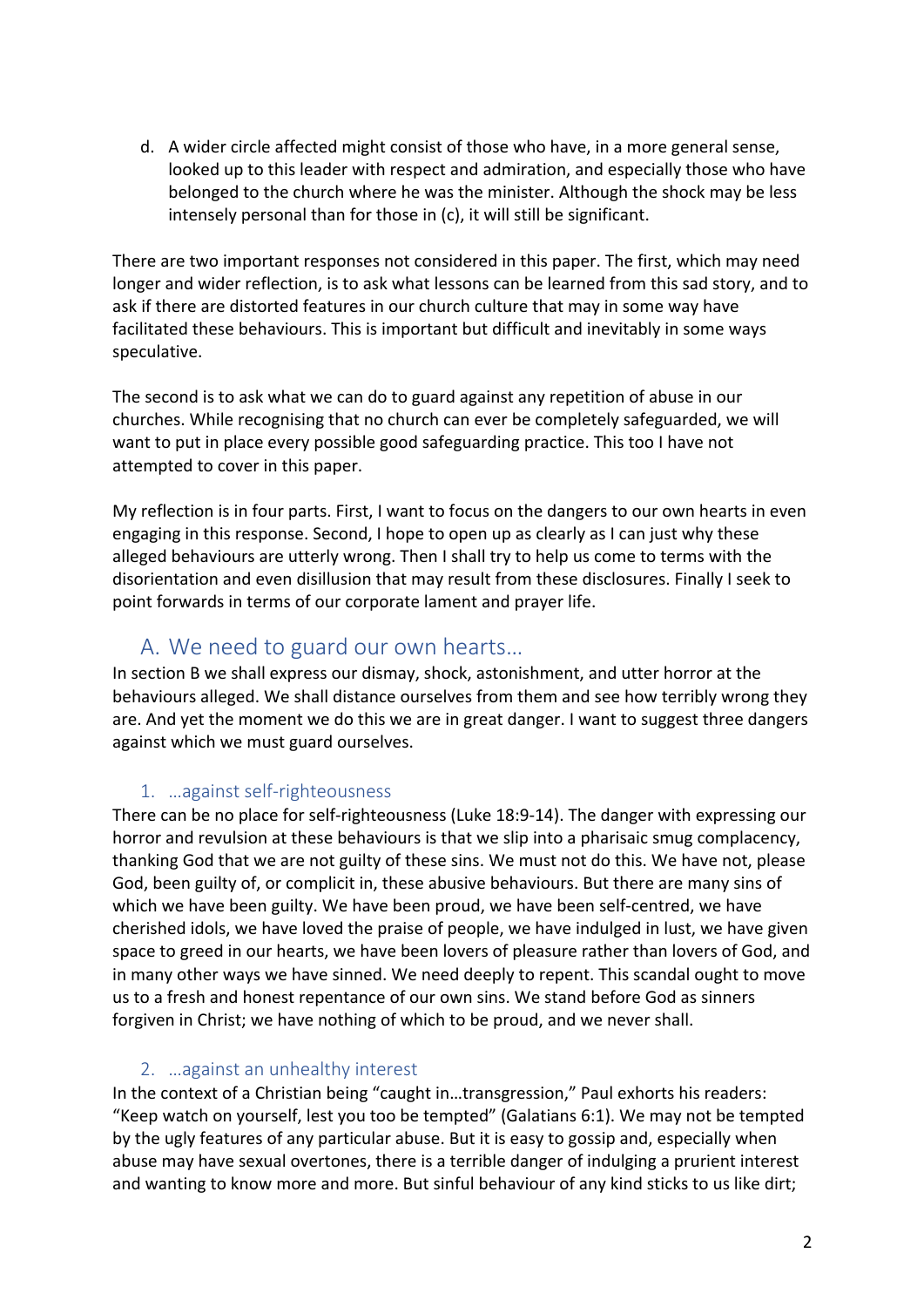knowing about ugly actions is a little like pornography; it lurks in our memories and drags us down in our thoughts and emotions. Rather we need afresh to hear the exhortation, "whatever is true, whatever is honourable, whatever is just, whatever is pure, whatever is lovely, whatever is commendable, if there is any excellence, if there is anything worthy of praise, think about these things" (Philippians 4:8).

#### 3. … against a twisted gladness

When Judah came under the judgement of God at the time of the Babylonian exile, the prophets have a special word of condemnation for the Edomites, who cheered on the Babylonians and rejoiced at the disaster that befell Judah. "But do not gloat over the day of your brother in the day of his misfortune; do not rejoice over the people of Judah in the day of their ruin," warns Obadiah (Obadiah 12). Schadenfreude is the German word that expresses this twisted delight when something bad happens to someone else. This too is a danger for us, and perhaps especially when a Christian leader falls. While the event of his fall is sobering, the responses to that fall can be darkly revealing about those who respond with something approaching gloating. Hidden agendas, long-nursed resentments, can surface at such a time. We need to guard our hearts against this.

Having prepared our hearts in this way, we now face the sober necessity to consider the evil of this abuse.

## B. We must be crystal clear that these behaviours are evil and abusive

There are four features of these behaviours to consider; two relate to what was done and two to the contexts in which it was done. First the contexts.

#### 1. These things were done in secret

Apart from those who participated, it appears that no one had any idea, or even the slightest suspicion, that these things were happening. The revelations have taken the rest of us completely by surprise; we have been shocked and astonished. When we first heard about them, they were so unexpected that we thought they must be false accusations.

But there is about authentic Christianity a translucent openness. The Christian events were "not done in a corner" (Acts 26:26); the Christian message is stated openly (2 Corinthians 4:2). Christians are to speak and act as those who heed the teaching of Jesus that, "Nothing is covered up that will not be revealed, or hidden that will not be known" (Matthew 12:2). For the pastor or Christian leader this means that, while they respect pastoral confidences, all their pastoral practices are as open and transparent as is their message. This kind of secrecy must be wrong.

#### 2. These things were done in a context of a power imbalance

There is a second feature of the context which is critical for understanding why these behaviours were wrong. The leader who instigated these things was in a position of power. He was powerful by his position as a pastor; he was powerful by his personality; he was powerful by his seniority and influence. It is, I suspect, sometimes the nature of privilege that the holders of it may be blind to its significance. They (we) may be unaware of the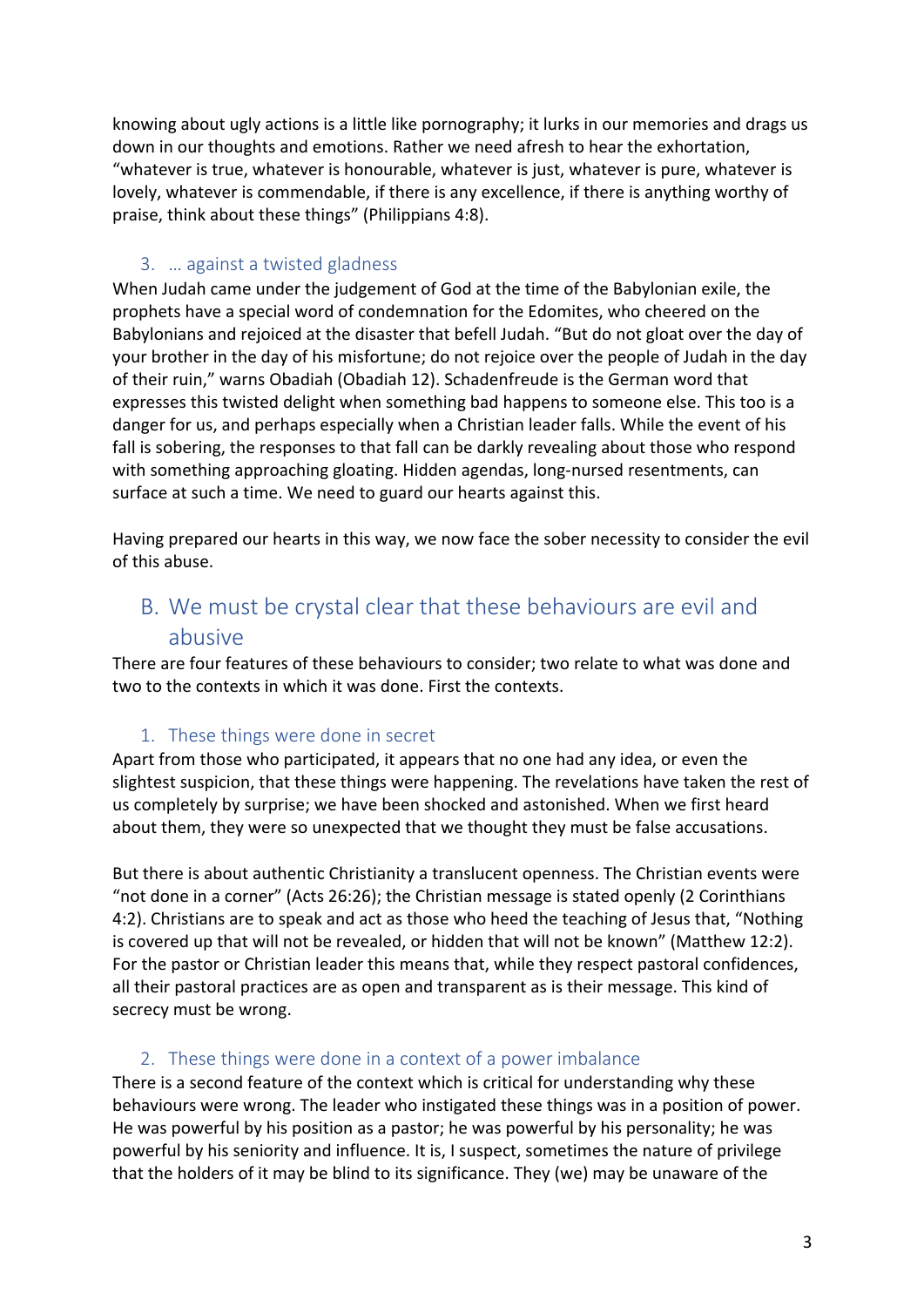influence they exert over others and the extent to which their suggestions, proposals, or ideas carry weight, especially with those younger or junior to themselves. The more junior men looked up to him, respected him, and trusted him.

This is where the concept of consent is problematical and ambiguous. For minors and for vulnerable adults we are entirely familiar with the idea that an abuse by an adult is inseparable from the vulnerable status of the one abused. But even when the one abused is both an adult and one without particularly obvious vulnerabilities, the power imbalance is of critical importance. A younger or junior man may initially be surprised by the suggestion of a naked massage or physical chastisement; but precisely because the one who suggests it is a man whom they trust and look up to, their agreement reflects his power rather than their full and valid consent.

This means that the guilt rests with the powerful party who instigates these behaviours. It is characteristic of abuse that the victim feels guilty for having consented to what happened. But this feeling of guilt is misleading. The responsibility for instigating the behaviour rests with the senior man; the fact that a junior man agreed to the behaviours reflects the power imbalance rather than the guilt of the one abused. The victims may feel guilty; but the reality of guilt rests with the one who held the power.

These behaviours represent the violation of more junior men by a stronger man – stronger either formally, in terms of leadership position, or informally, by virtue of age, seniority, or force of personality. It is important that we be absolutely clear about this and react with a proper dismay and horror.

#### 3. There is no place for physical chastisement in Christian pastoral care

Some men apparently agreed to be physically beaten with a trainer on a naked backside as a chastisement for sins to which they had confessed. Such violent chastisement, albeit of adults, and even if they consent to be punished, is deeply unchristian. This is never even remotely suggested as a pastoral method in the Bible (and if it were Biblically defensible, why keep it secret?). Moreover, Paul is very clear that harsh treatment of the body is of no value in subduing the flesh (Col.2:23). Indeed, one of the qualifications of an overseer or elder is that he is "not violent" (1 Timothy 3:3; Titus 1:7); clearly Paul acknowledges the possibility that an elder may use his seniority and power to act violently, and he utterly rejects this.

The reason why there is no place for physical chastisement is this. Sin in the human heart does not arise from outside of a person; "there is nothing outside a person that by going into him can defile him, but the things that come out of a person are what defile him…For from within, out of the heart of man, come evil thoughts…" (Mark 7:15-23). And because sin does not arise from outside, it cannot be cured by bodily punishment from outside.

The New Testament does speak of God's fatherly discipline on his children (e.g. Hebrews 12:3-13; 1 Peter 4:1). And yet it is clear that this discipline comes, not from a pastor's chastisement, but from persecution or sickness or other such sufferings. There is no place, no hint, no suggestion, not even the remotest plausibility, for the infliction of physical suffering by a pastor as a means of exerting God's fatherly discipline. The very idea is utterly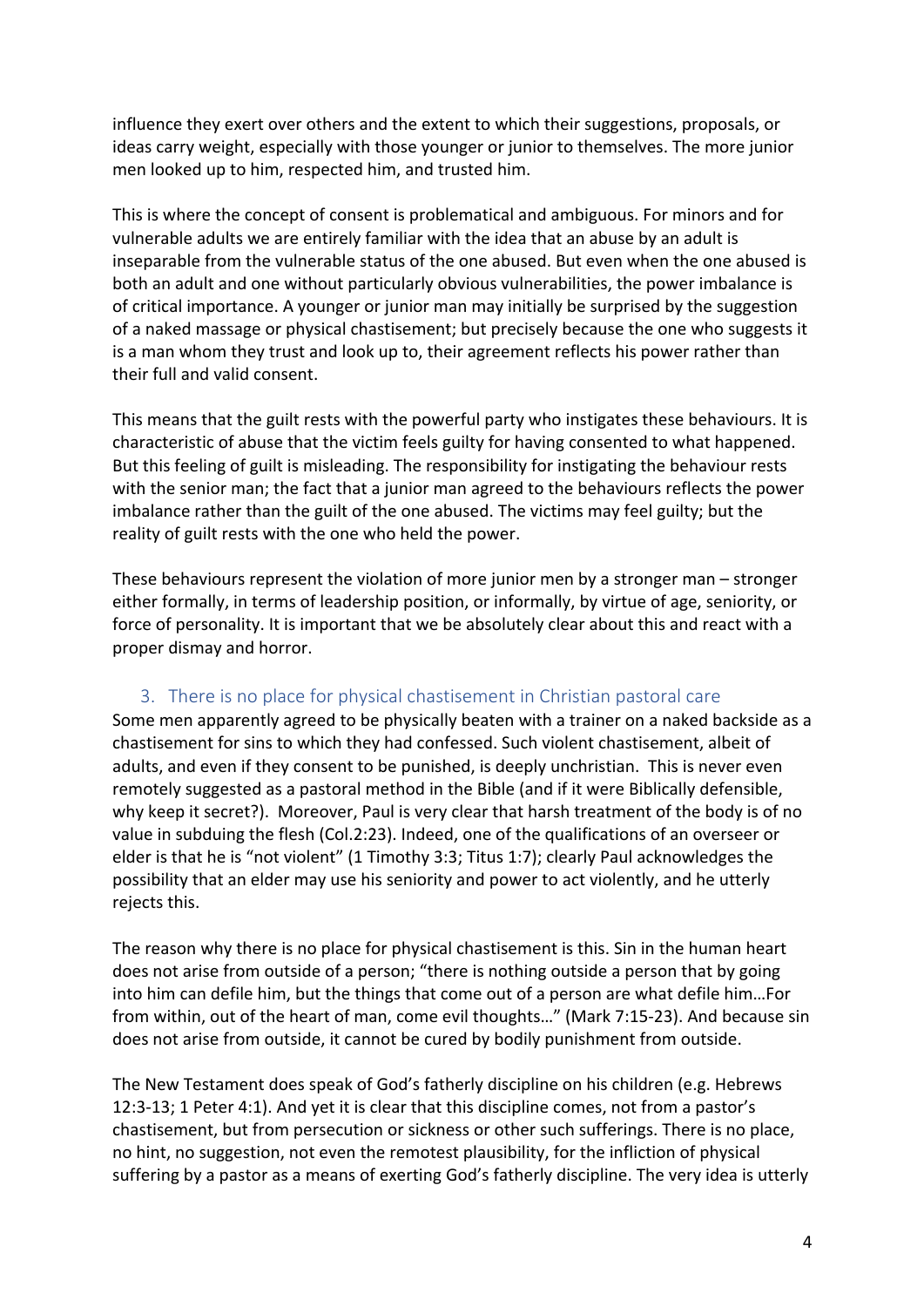repugnant to the bible. The only biblical context for physical discipline is by loving parents bringing up their own children

### 4. The private nakedness of two people is utterly inappropriate except in marriage

We have seen that the other form of alleged behaviour is when the church leader asks another man to engage in naked massage privately. Here it is helpful to consider the biblical idiom "to uncover nakedness". This phrase refers to sexual intimacy. For example, in Leviticus 18, a chapter that mostly prohibits incest, this expression is repeatedly used. To take one example, "You shall not uncover the nakedness of your father, which is the nakedness of your mother; she is your mother, you shall not uncover her nakedness" (Leviticus 18:7). This expression speaks of sexual intimacy; the "nakedness" (in this sense) of your mother belongs to your father, and the "nakedness" of your father belongs to your mother; it is for each to enjoy with the other in the good intimacy of their marriage.

But although this idiom speaks of sexual intimacy, it is not a random euphemism. Sexual intimacy is inseparable from precisely this, the uncovering of nakedness. This is not the same as, for example, the removal of clothing for a medical examination or procedure. For a medical procedure clothing is uncovered in the presence of a medical practitioner (often with at least one member of nursing staff or a chaperone), and it is removed only to the extent that is functionally necessary for the examination or procedure. Nor is it the same as, for example, men in a sports team having showers together; here again there is no sexual connotation. Nor is it the same as when a masseur or masseuse gives someone a massage; again, the removal of clothing is only to the extent necessary for the massage to be done.

Context is everything. So when one man suggests to another man, in the presence of no others, in privacy, that one should massage the other, both of them being naked, the associations are unavoidably sexual. This is, at least in a preliminary sense, an uncovering of nakedness, in the sense of the biblical idiom. For a senior man, a church leader, to ask a more junior man to do this with him is an invasion of the nakedness of the more junior man and an abuse of power. It is utterly inappropriate.

#### Conclusion

We can therefore be clear that the behaviours now uncovered were evil. There must be no ambiguity about this. They may not have been illegal. But there are plenty of actions that are not illegal that are nevertheless immoral, ungodly, sinful, and utterly inappropriate for a church leader.

We should respond with horror and dismay when we discover that these things have been done. For the participants, whom we rightly designate as victims, there will also now be a sense of horror. But, as we have seen, while they will probably feel dirty and even guilty for having participated, the guilt lies with the senior man, whom we rightly designate an abuser.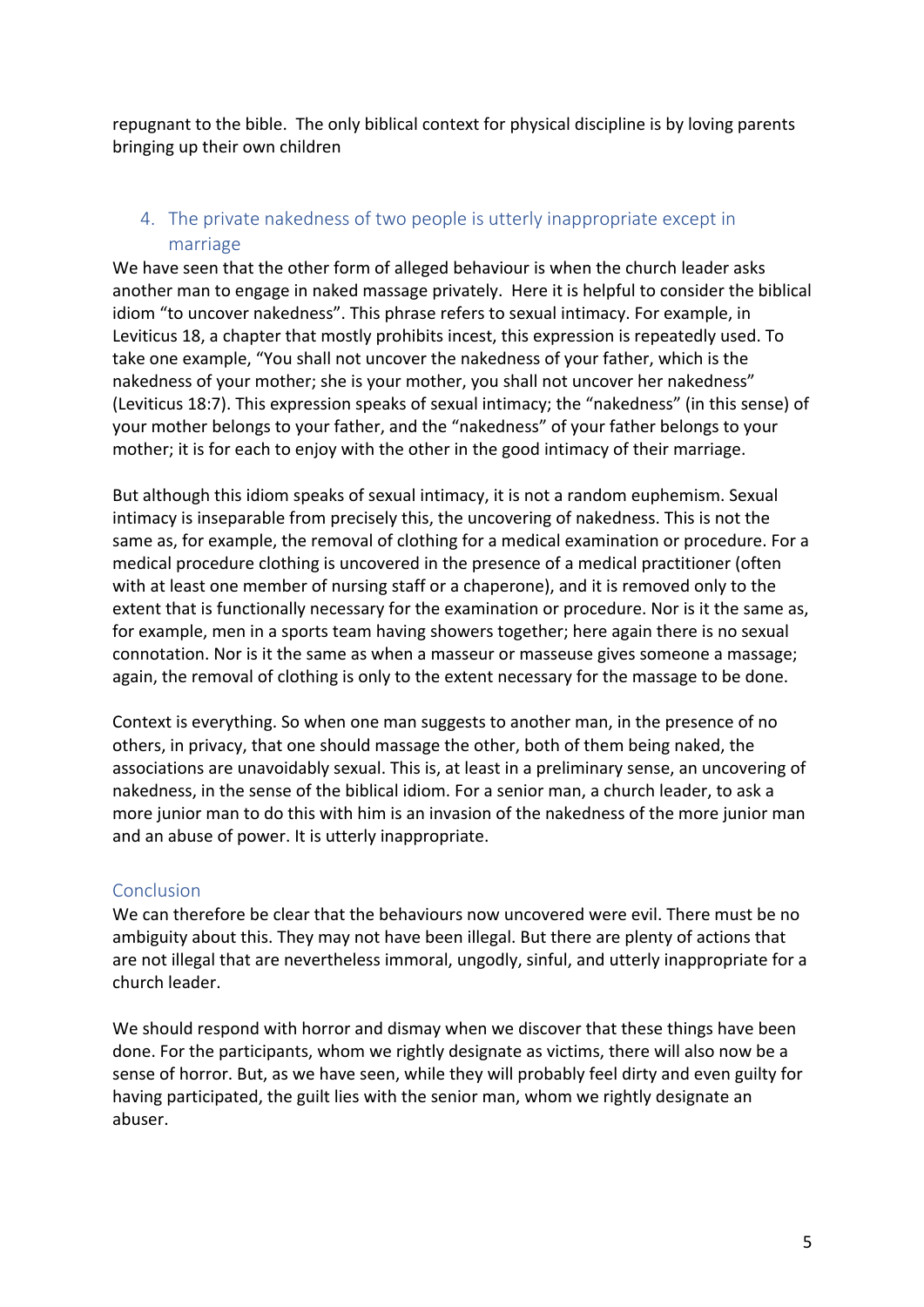# C. We have to face our deep disorientation and even disillusion and trust afresh in Christ alone.

The shock of such revelations is peculiarly acute when the one whom they concern has been a blessing to many. How can something so good be intimately associated with something so evil, and all bound up in the same person? It is deeply disorienting to find that the man we thought we knew, perhaps the man some looked up to as a father-figure<sup>1</sup>, is not the man we thought he was. It feels that the foundations are being taken away from beneath us. There is a painful sense of loss, akin to a bereavement. How are we to make any sense of this apparently senseless coming together of good and evil in one man?

One immediate response is perhaps to remind ourselves of the depth and extent of our sinful depravity. The heroes of faith in the bible are flawed people; even the great and pious King David committed adultery and was complicit in murder (2 Samuel 11). King Solomon had great wisdom and yet failed spectacularly. We too are deeply sinful even as regenerate people (Romans 7). This is true. Any one of us is capable of committing all manner of terrible sins. And, if we think we are not in this danger, we need to take heed lest we fall (1 Corinthians 10:12).

But while this is true, it does not really explain this tragedy. What I think we need to grapple with is how good things and evil things can be very close. We are talking about the deceitfulness of sin.

Let us begin with a wholesome model of pastoral care, of (in this case) a man for men. A man who is a more mature believer in Christ takes a younger believer under his care. He prays for him. He instructs and encourages him. He keeps in touch with him. He meets with him and, in the context of friendship, exhorts him to keep on following Jesus faithfully. Many a young man has been grateful to God for such pastoral care; I am myself, from those leaders who mentored and encouraged me early in my Christian life.

But then extrapolate from this. Perhaps the loving care is so intense that the friendship becomes a little exclusive. The older believer begins to think of this younger man as 'his' – not only his pastoral responsibility, but his prerogative, so that no one else is really allowed to encourage this younger man in his faith. It is perhaps not difficult to see how a wholesome pastoral care might metamorphose into something much darker, and the younger man ends up being used for the purposes of the older pastor rather than the older pastor sacrificially serving the younger disciple. Who knows what are the thoughts and intentions of the heart in this process? Probably the leader is not fully aware himself, such is the deceitfulness of the human heart.

 $1$  Incidentally, the whole concept of a "father figure" is fraught with danger. While it is true that Paul can address Timothy as "my beloved child" (sc. in the faith, 2 Timothy 1:2; cf. 1 Corinthians 4:15), we need to heed the warning of the Lord Jesus to "call no man your father on earth, for you have one Father, who is in heaven" (Matthew 23:9). This warning needs, at least metaphorically, to be emblazoned above the office of every pastor.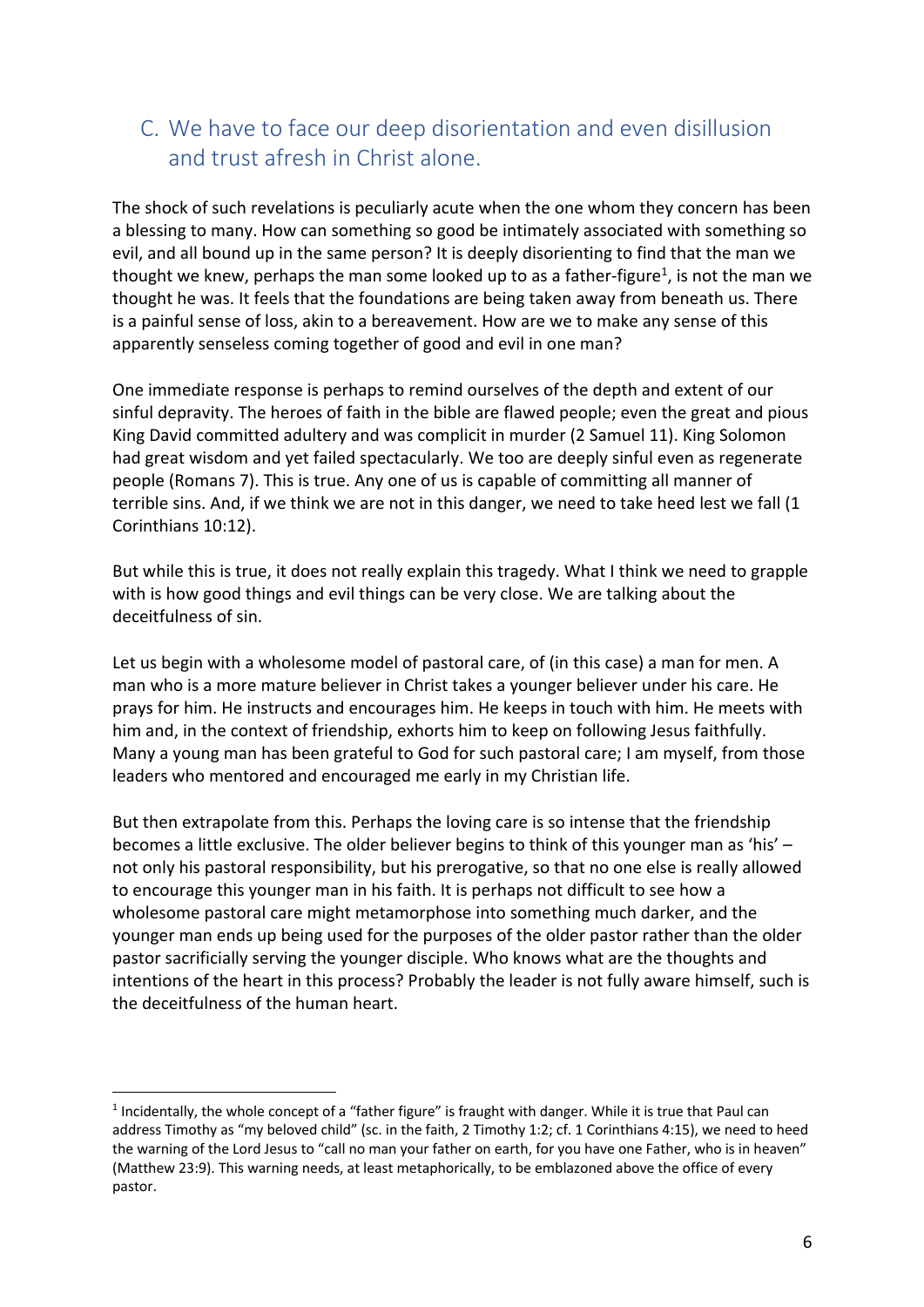What might be the warning signs of this dark exchange? Exclusivity might be one. Favouritism might be another. When there is a perception that some are 'the favoured ones' and others are not, danger lurks.

 $C.S.Lewis<sup>2</sup>$  makes the point that it is precisely in the human experiences that most closely approach the character of God that we are most at risk of confusing them with God. He uses the analogy of being almost home at the end of a ramble, but finding ourselves at the top of a cliff overlooking our home. On the map we are "close" to home, but in reality we have a lot of walking still to do. Lewis applies this to erotic love and patriotic love for one's country, both of which are "like" God's love and yet very far from it. Perhaps in a slightly similar way, the kind of close and affectionate pastoral care that approximates the care of Jesus our Good Shepherd may begin to arrogate to itself the prerogatives of authority and influence that belong properly to Jesus alone. And so, by a diabolical alchemy, something wholesome and nourishing metamorphoses into something abusive.

But even if we can slowly begin to grasp something of how this might have happened – and such a grasp will be at best tentative, for we cannot see the heart of another – even then we need to face the frightening fear that the blessings we thought we had experienced through this leader might not be true blessings at all. Might they not be in some way invalidated by these revelations, tainted beyond recovery by the sin with which we now know they were associated? These are truly frightening questions, for the blessings we are considering concern salvation and eternal destiny.

Paul encourages Timothy to "continue in what you have learned and have firmly believed, knowing from whom you learned it," presumably meaning Timothy's godly mother and grandmother, and indeed the apostle himself (2 Timothy 1:5; 3:14). As Timothy remembers the godliness and integrity of those from whom he learned faith in Christ, he is encouraged to continue on the path of faith. But what if we discover that one from whom we learned the things of Christ did not have the integrity and godliness that we thought he had? Is that not deeply disturbing? It is.

And yet we must come back to the fundamental truth that the blessings we have – all the blessings we have – come to us through and in Christ, and Christ alone, in whom there is no sin, in whose life we see pure goodness, unbroken sacrificial service of others, and the polar opposite of each and every kind of abuse.

Repeatedly the scriptures warn us not to put our trust in people other than God and his Christ. "It is better to take refuge in the LORD than to trust in princes" warns the King in Psalm 118 (Ps.118:9). "Put not your trust in princes," warns the psalmist in Psalm 146, for blessing comes only to the one "whose help is the God of Jacob, whose hope is in the LORD his God" (Ps.146:3-5).

So, while it is a good thing, and an encouraging and reassuring experience, when those from whom we learned the things of Christ prove to be godly and to have integrity, it is not essential. Writing from prison to the church in Philippi, Paul is sad that "Some indeed preach

<sup>2</sup> C.S. Lewis, *The Four Loves* (London: Fount Paperbacks, 1977). pages 10-12.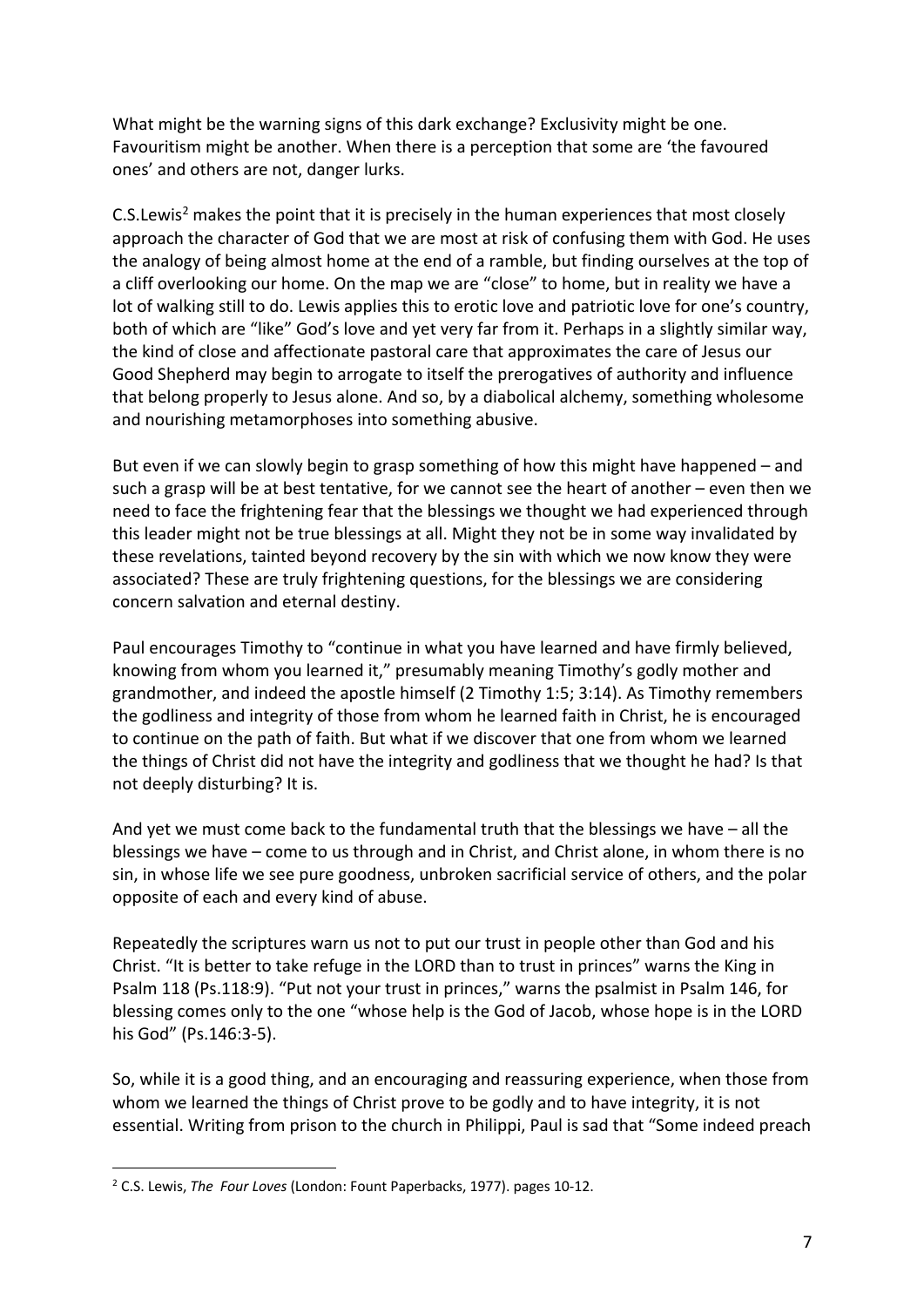Christ from envy and rivalry"; but he takes comfort that, whatever their motives – whether bad or good – "Christ is proclaimed, and in that I rejoice" (Phil.1:15-18). The channels through whom we hear the good news of Jesus will never be perfect; sometimes they will prove deeply flawed, whether through bad motives (as in Paul's day) or even through the ugliness of abuse. But the blessing comes from Jesus Christ, and no flaws in the channel can take away from us the sheer goodness, beauty, and kindness of God given to us in Jesus.

The reformers grappled with a similar question. Article 26 of the 39 Articles of the Book of Common Prayer of the Church of England is entitled, "Of the unworthiness of ministers". In it we read this:

ALTHOUGH in the visible Church the evil be ever mingled with the good, and sometimes the evil have chief authority in the Ministration of the Word and Sacraments, yet forasmuch as they do not the same in their own name, but in Christ's, and do minister by his commission and authority, we may use their Ministry, both in hearing the Word of God, and in receiving of the Sacraments. Neither is the effect of Christ's ordinance taken away by their wickedness, nor the grace of God's gifts diminished from such as by faith and rightly do receive the Sacraments ministered unto them; which be effectual, because of Christ's institution and promise, although they be ministered by evil men.

The article goes on to say,

Nevertheless, it appertaineth to the discipline of the Church, that inquiry be made of evil Ministers, and that they be accused by those that have knowledge of their offences; and finally being found guilty, by just judgement be deposed.

But for our purposes the point is this: the blessings of the gospel (in the preached word and also signified in the gospel sacraments of baptism and the Lord's Supper) are effective in our lives "because of Christ's institution and promise, although they be ministered by evil men".

Suppose someone came to faith in Christ through the ministry of this leader, or someone else looks back to a signal time of growth in grace and faith through his preaching, or another is in Christian ministry or cross-cultural mission because of this leader's encouragement. How are these now to view their conversion, their growth in grace, or their being in Christian ministry?

The answer I think is this: they may be grateful to God for his overwhelming kindness to them, that God appointed a channel through whom they heard the gospel, through whom they grew in grace, through whom they entered ministry. Nothing about any of those blessings is invalidated by the subsequent sad discovery of the flawed behaviour of this leader, for all these blessings rest upon Christ and not one of them rests on the character of this leader or any other leader.

There may need, for some, to be a period of painful readjustment. We may need to hear afresh the admonition not to put our trust in "princes" (including Christian leaders),